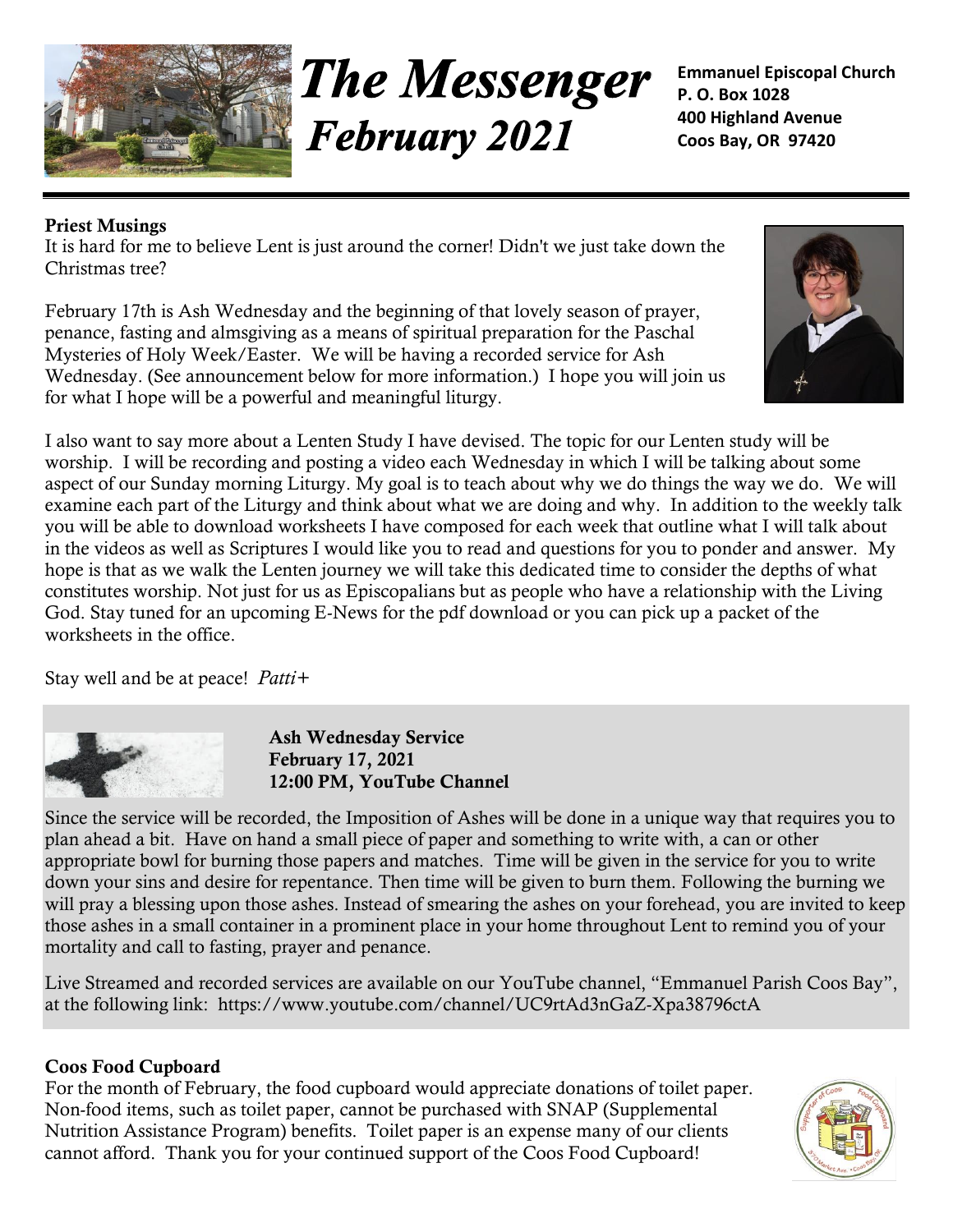

## **ZOOM Presentation and Discussion: Overview of the Dominican Order Tuesday, February 9, 2021 at 6:30pm** Link to Join Zoom Meeting

https://zoom.us/j/94156550908pwd=Yi8wb0N0UTBqQ1dOK1VGU05UbUZIZz09 Meeting ID: 941 5655 0908 Passcode: 352271

Presentation will include: -Intro to St. Dominic -Founding of the Order -Charisms, Pillars and Vows -Dominican Way of Life in today's world Presented by Amy J. Linder, OblOP

*(If there is interest in an afternoon offering, I am happy to add another date.)*

# **February Music Notes**

In February, I will be offering piano preludes of favorite compositions.

On February 7, the Old Testament readings bring "Tahoe Thoughts" to mind, a piece inspired by this stanza my great-aunt wrote:

"Lake of a thousand hues from dawn to set of sun

Lake of silver and pearl as the course of the moon is run,

Lake with voice of thunder when wind and wave command,

Lake silent as time, still as space at rest on sand."

-Agnes Claypole Moody, Blazed Pine, 1941

Available for listening here:<https://katemusic.com/track/2109995/tahoe-thoughts>

On February 14, The Transfiguration: "The Light Is Born"

February 21: "Still Waters"

And on February 28, Psalm 22 calls forth "Heart": "The poor shall eat and be satisfied, and those who seek the Lord shall praise him: 'May your heart live for ever!'"



~Respectfully submitted, *Kate Moody*, Parish Music Director

## **The 'New' and Sparkling Vesting Room**

The Priest's Vesting Room is just down the upstairs hallway from the Altar Guild's work room. Always used for vesting and perhaps meeting with the reader or organist/pianist for the service, this is also to be a quiet place of reflection and preparation for the sermon and Eucharist.

The Vesting Room has not had a thorough cleaning for many, many years.

Rev. Patti and her friend Amy Linder from Springfield, who currently is doing our live audio and tape of the Sunday morning 10 o'clock AM service, decided to tackle the re-do of the room on Labor Day weekend.

Every item in every corner of the room was removed, cleaned and examined to determine if it should be kept or be taken out of the room permanently.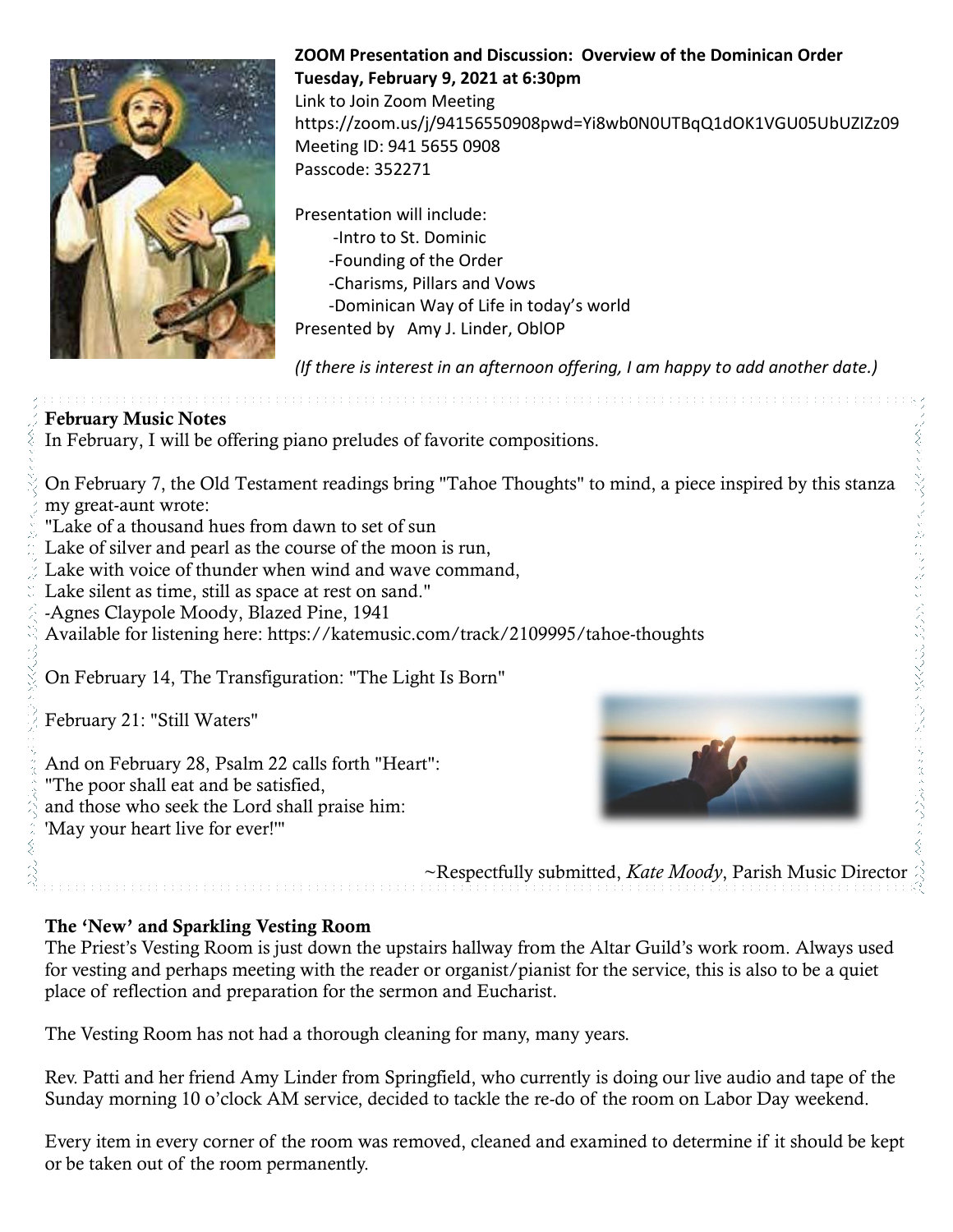The larger furniture items, like the cabinets, could not be removed (though this mighty team tried!). It was determined to work around them and put furniture sliders underneath to push them around as needed.

One of the items in the room is the banner with INR on the top. INR means *Jesus of Nazareth, the King of the Jews*. The beautiful banner was made by Loanne Lark. It became the color palate for the room as you see in the picture, with the rich, dark burgundy accents. At the conclusion of the cleaning and painting, the banner was remounted on the west wall. It is the first article you see when you come into the room.



The west wall was painted a deep blue that matches a piece of the banner. The rest of the walls were painted a light gray.

The carpet was removed; below the carpet was a parquet linoleum floor of dark brown and beige. Patti and Amy re-floored with a vinyl laminate which is a darker gray than the walls. It looks absolutely outstanding and is a compliment to the room.

The wood paneling was in really rough shape. So, it was removed and white wainscoting was installed. After that came the baseboard and finishing the edges. Thus, the big table saw and other carpenter tools that you probably saw in the courtyard on Sundays for several weeks. (All the equipment was removed when they finished that day's tasks.) This duo meant business!

Then, new electrical GFI outlets were installed. (Amy and Patti can do anything!)

All of the gigantic drawers from the cabinets were brought downstairs, stacked in varying directions, cleaned, and painted on the outside. While these were drying, the large cabinet for priest vestments and the wardrobe were painted to match and contrast with the other shades in the room.



The collection of icons that Patti had was mounted on the south wall. They are quite a standout when you come into the room.

A small table was purchased that Patti painted black. The white cubby book bookshelf was relocated to the preschool storage room.



All in all, instead of the room being a storage/closet catch-all, it is now a place to pray and prepare for worship.

A heartfelt thank you to Amy who had the know-how and the tools to do such a project. She was really the mastermind and boss behind the renovation. They feel really good about their work. The Vesting Room is now truly a place of reflection and prayer.

Rev. Patti gifted the cost of the entire project to Emmanuel from a little bit of money her dad left to her when he passed away a year ago in December.

Blessings to both Rev. Patti and Amy for their vision of a truly functional, beautiful preparation room for the celebrating priest.

~Submitted by *Carla Courtney*

## **To see more photos of the renovation, please visit:**

<https://www.facebook.com/media/set/?vanity=coosbayepiscopal&set=a.1889819091180525> While you are there, make sure to like our Facebook page and share our posts!